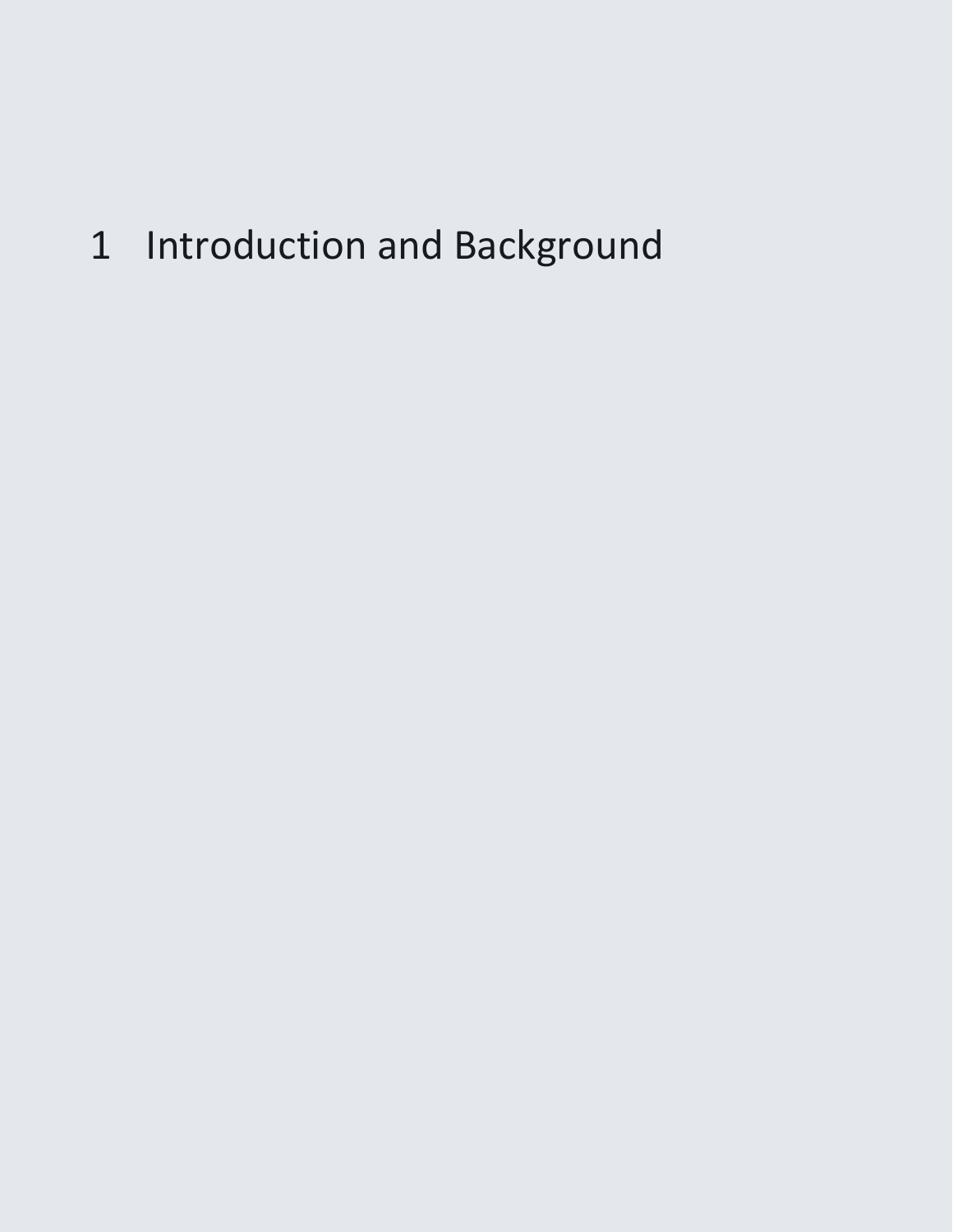# **Introduction**

- 1.1 The City of Toronto has undertaken a Schedule 'C' Municipal Class Environmental Assessment (MCEA) to evaluate potential improvements to the Yonge Street public right-of-way between Queen Street and College / Carlton Street consistent with the City's objectives and policies for this area, and to recommend improvements that best serve the needs of the street today and in the future. This project is collectively referred to as the yongeTOmorrow EA Study (EA Study).
- 1.2 The overall objective of this EA Study is to improve the pedestrian experience on this stretch of Yonge Street by increasing pedestrian space through various means, including sidewalk widening and traffic lane reductions, where possible. A range of options has been considered to increase pedestrian space and improve the way people move through and experience downtown Yonge Street. These have been evaluated as part of the EA Study process and are outlined in this report.

# **Purpose of the Environmental Study Report**

- improvements to Yonge Street, explains the processes used to select a preferred solution and 1.3 The purpose of this Environmental Study Report (ESR) is to document the results of **Phases 1 – 4 of the Schedule 'C' MCEA** for the EA Study. This ESR documents the need and justification for physical design and identifies commitments to be addressed during the detailed design, implementation, and operation phases of the project.
- 1.4 Specifically, this ESR evaluates and identifies a Preferred Design Concept for the Yonge Street public right-of-way between Queen Street and College / Carlton Street in line with its key Project Objectives. The overall purpose of this report is to outline:
	- The various Alternative Solutions developed for this section of Yonge Street to accommodate the various users of this iconic street – recreational, transit, bicycle, pedestrian, vehicular – while enhancing landscaping and the public realm within the corridor, consistent with the Problem and Opportunity Statement
	- Develop, examine, and evaluate several Alternative Solutions and Alternative Design Concepts for vehicular, transit and pedestrian routes along Yonge Street
	- Define and document the Preferred Design Concept for the yongeTOmorrow EA Study, considering the appropriate environmental effects, impacts and their mitigations, and commitments for future work
	- Outline the public and stakeholder engagement and consultation which has been undertaken throughout the yongeTOmorrow EA Study

# **Overview of the Municipal Class EA Process**

- 1.5 The Ontario Environmental Assessment Act (EA Act)<sup>2</sup> identifies two types of environmental assessment planning and approval processes, as follows:
	- and an individual EA are carried out and submitted to the Minister of the Environment for • Individual Environmental Assessments (EAs) – those projects for which a Terms of Reference review and approval

<sup>2</sup> Environmental Assessment Act, R.S.O. 1990, c. E.18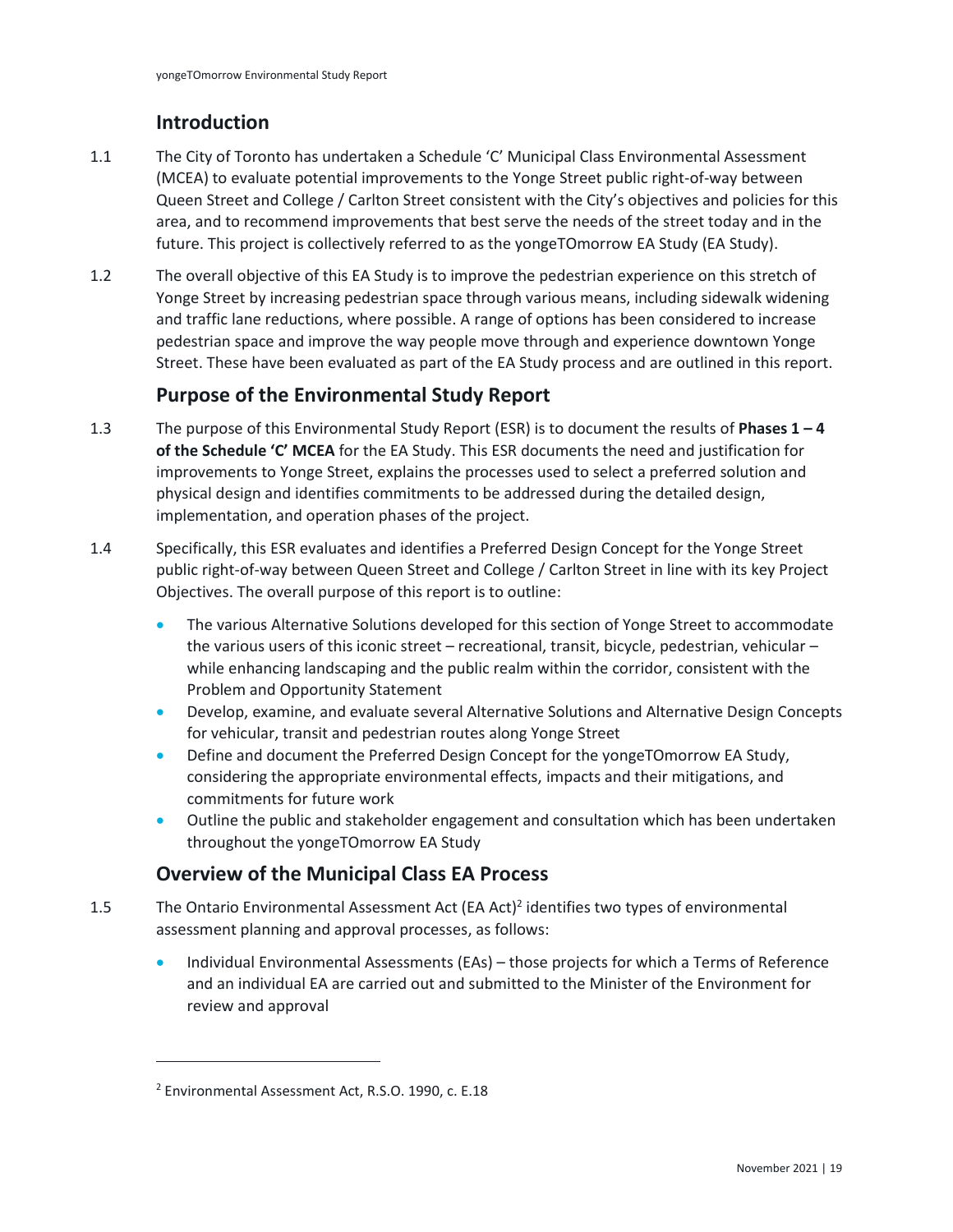- Class Environmental Assessments those projects which are approved subject to compliance with an approved Class EA process with respect to a class of undertakings
- 1.6 One of the approved Class EAs under the EA Act is the Municipal Class EA (MCEA)<sup>3</sup>, October 2000 (Amended 2007). This Class EA outlines the process by which municipal infrastructure projects (e.g., road, transit, water, and wastewater projects) are planned in accordance with the EA Act. Municipal projects, as defined in the MCEA process, can be planned, designed, constructed, operated, maintained, rehabilitated, and retired without having to obtain project specific approvals under the EA Act, provided the MCEA process is followed.
- 1.7 The EA Study involves the assessment of a municipal improvement project as defined in the MCEA under Schedule 'C' of the MCEA process. The EA Study has been undertaken in accordance with the MCEA process, where the project activities are subject to the full planning process of the MCEA. The MCEA enables the planning of municipal infrastructure projects in accordance with a proven procedure for protecting the environment.
- five phases of the MCEA planning and design process for Schedule "C" EAs are summarized as 1.8 This EA Study was undertaken in accordance with the first four phases of the MCEA process. The follows and illustrated in [Figure 1-1.](#page-5-0) Phase 5 is anticipated to commence following the completion and approval of this ESR.

#### **Phase 1: Identification of the Problem or Opportunity**

- 1.9 Phase 1 of the MCEA process involves the identification of the problem(s) and opportunity(ies) in sufficient detail to lead to a clear Problem and Opportunity Statement for the EA Study. The Problem and Opportunity Statement is provided in Chapter 5 of this report.
- opportunity. Chapter 2 of this ESR summarizes the comprehensive public and stakeholder 1.10 Input from stakeholders and the public was solicited as part of describing the problem and consultation program undertaken as part of this work that informed the development of the Problem and Opportunity Statement. A full Public Consultation Report providing detailed information on the consultation process undertaken during this EA Study is provided as Appendix A of this ESR.

#### **Phase 2: Identification and Evaluation of Alternative Solutions to the Problem and Opportunity**

1.11 Phase 2 identifies Alternative Solutions to address the Problem and Opportunity Statement, taking into consideration a detailed analysis of the existing environment within the Study Area, and selects a preferred solution based on a thorough evaluation process and consultation with the public, agencies, and other stakeholders. This Phase involves the following six steps:

Identifying all reasonable Alternative Solutions to the Problem and Opportunity Statement

- 1. Preparing a general inventory of the existing natural, social, and economic environments in which the project is to occur (Existing Conditions)
- 2. Identifying the net positive and negative effects of each Alternative Solution including mitigating measures

<sup>&</sup>lt;sup>3</sup> Class EA for Municipal Infrastructure Projects, [https://www.ontario.ca/page/class-ea-municipal](https://www.ontario.ca/page/class-ea-municipal-infrastructure-projects)**[infrastructure-projects,](https://www.ontario.ca/page/class-ea-municipal-infrastructure-projects)** accessed 16 April 2020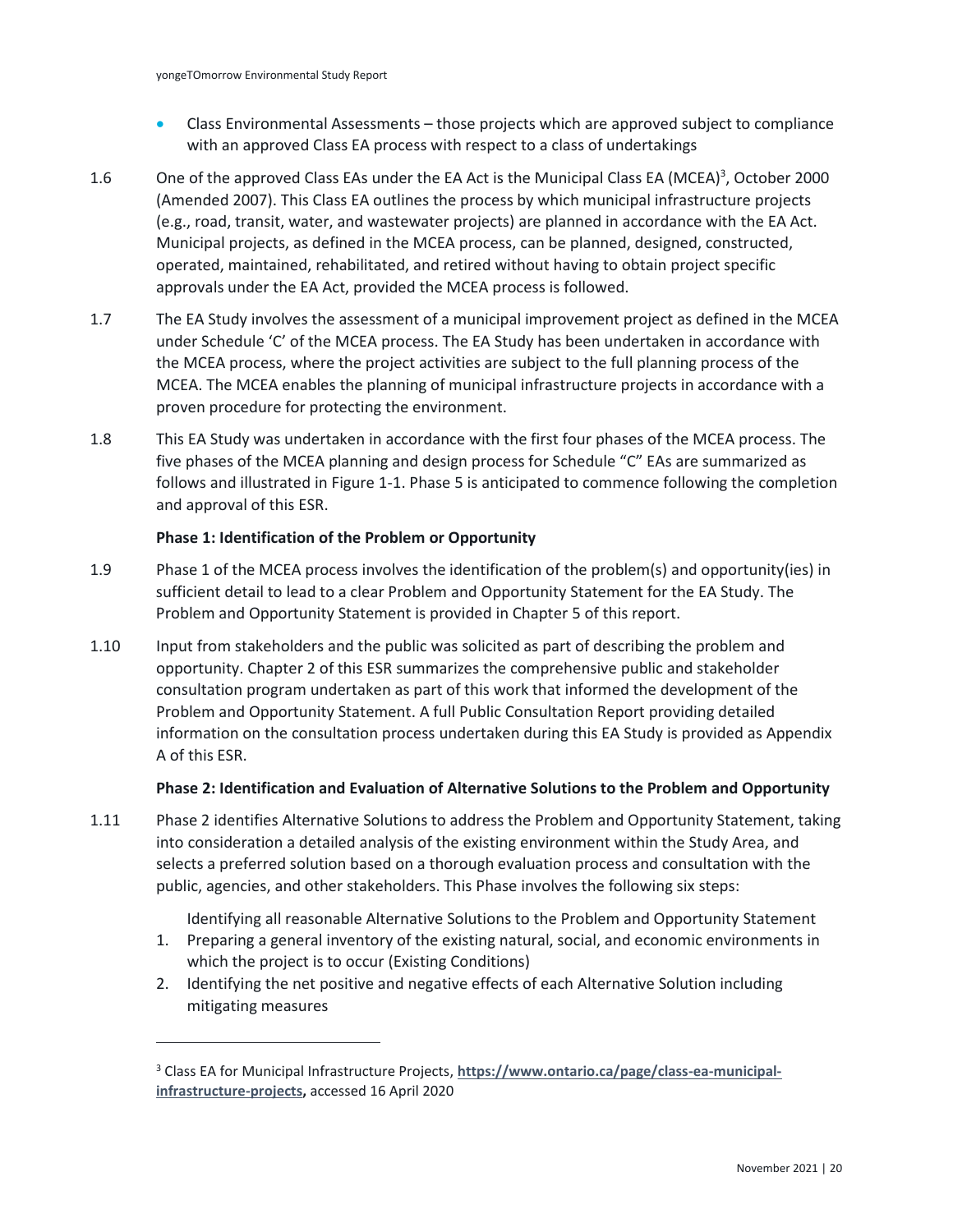- 3. Evaluating the Alternative Solutions
- 4. Consulting with review agencies, stakeholders, and the public to solicit comments and input
- 5. Selecting and/or confirming the Preferred Solution
- 1.12 Chapter 6 of this report describes the identification and evaluation of the Alternative Solutions developed for this study. It then outlines the Preferred Solution, which is evaluated in Phase 3.

## **Phase 3: Identification and Evaluation of Alternative Design Concepts for the Recommended Design Concept**

- 1.13 Phase 3 of the MCEA process examines a range of Alternative Design Concepts for implementing the Preferred Solution outlined in Phase 2, based on existing constraints, public and review agency input, potential environmental impacts, and methods of mitigating any negative environmental effects. Phase 3 addresses Alternative Design Concepts that fulfill the Preferred Solution.
- 1.14 Chapter 7 of this ESR describes the identification and evaluation of the Alternative Design Concepts developed for yongeTOmorrow and identifies the Recommended Design Concept (thereafter referred to as the Preferred Design Concept) for delivering the project. This Chapter also outlines the refinements made to the Recommended Design Concept based on Design Team recommendations and input from stakeholders through public consultation.
- 1.15 Chapter 8 of this ESR then provides a detailed description of the Preferred Design Concept, as adopted by Toronto City Council.

#### **Phase 4: Preparation of the Environmental Study Report (ESR)**

- 1.16 Phase 4 of the MCEA process requires the preparation of an ESR. The ESR (this document) outlines the rationale for the Preferred Design Concept, based on the planning, design and consultation process established through Phases 1 to 3. It articulates the Preferred Design Concept of Yonge Street between Queen Street and College / Carlton Street. It also outlines the public and stakeholder consultation process undertaken during the study and how this has informed the project's development.
- 1.17 As part of Phase 4, documentation of the preceding phases is also prepared. Once the ESR is completed, it is placed on the public record for 30 calendar days to allow review agencies and interested parties an opportunity to review and provide comments.
- 1.18 During the review period, if there are outstanding concerns or comments they can be provided directly to the proponent (City of Toronto). In addition, a request may be made to the Ministry of Environment, Conservation and Parks (MECP) for an order requiring a higher level of study or that conditions be imposed, only on the grounds that the requested order may prevent, mitigate or remedy adverse impacts on constitutionally protected Aboriginal and treaty rights. This request is referred to as a formal s.16 order.
- 1.19 Once the public review period has expired and providing there are no outstanding orders under section 16 of the EA Act, or if the Minister refuses an order request, the proponent may proceed to the final phase of the planning and design process.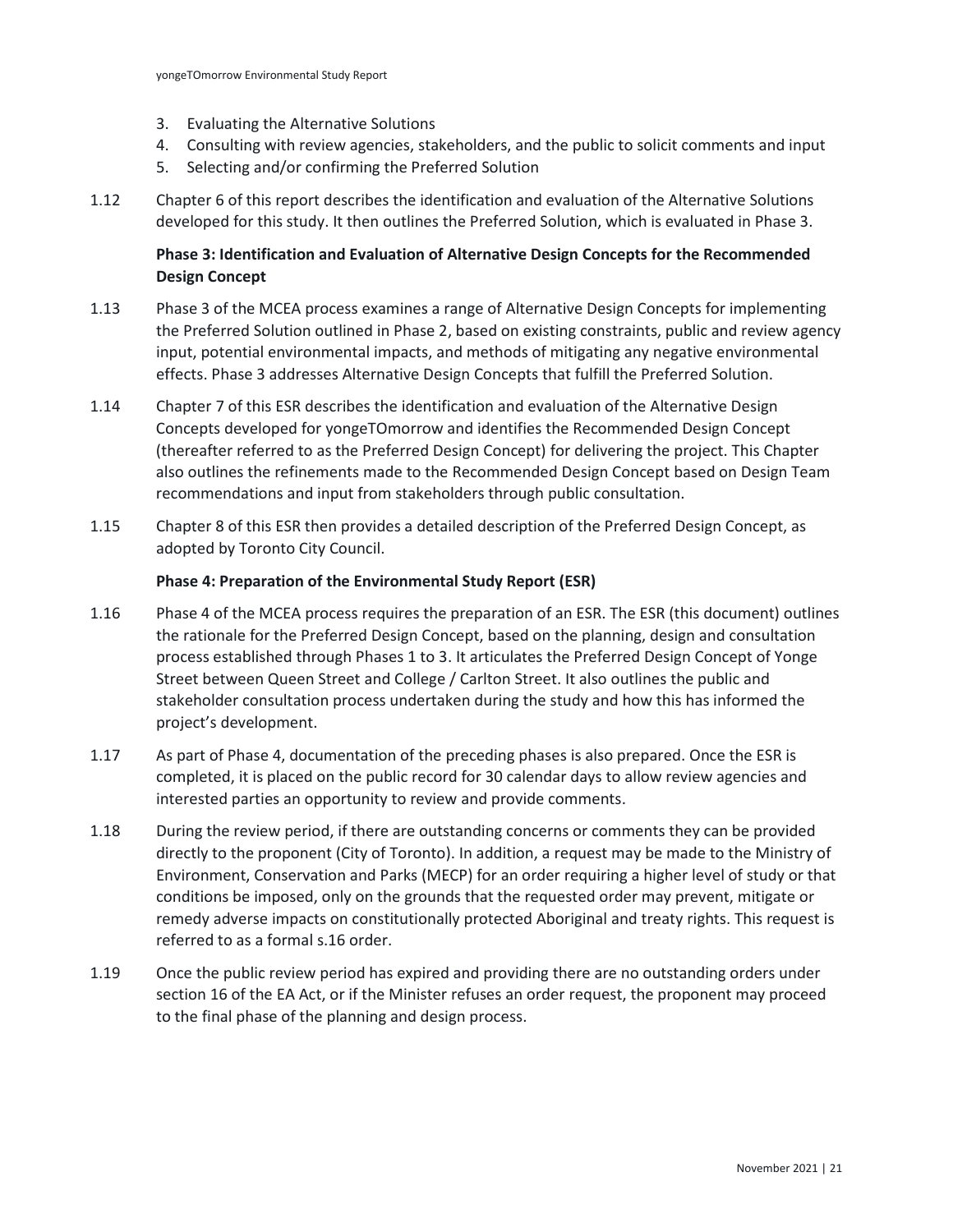## **Phase 5: Completion of Contract Drawings and Documents and Initiation of Project Construction, Operations, and Monitoring**

- 1.20 Phase 5 involves completing the detailed design of the preferred design, incorporating any mitigating measures documented in the ESR and defining the operational aspects of the project. Permits will be obtained and tender documents prepared.
- 1.21 Once contracts are awarded, construction can take place and the project will be implemented. Any monitoring programs identified during the Class EA will be undertaken to ensure that the environmental provisions and commitments made during the process are fulfilled and effective.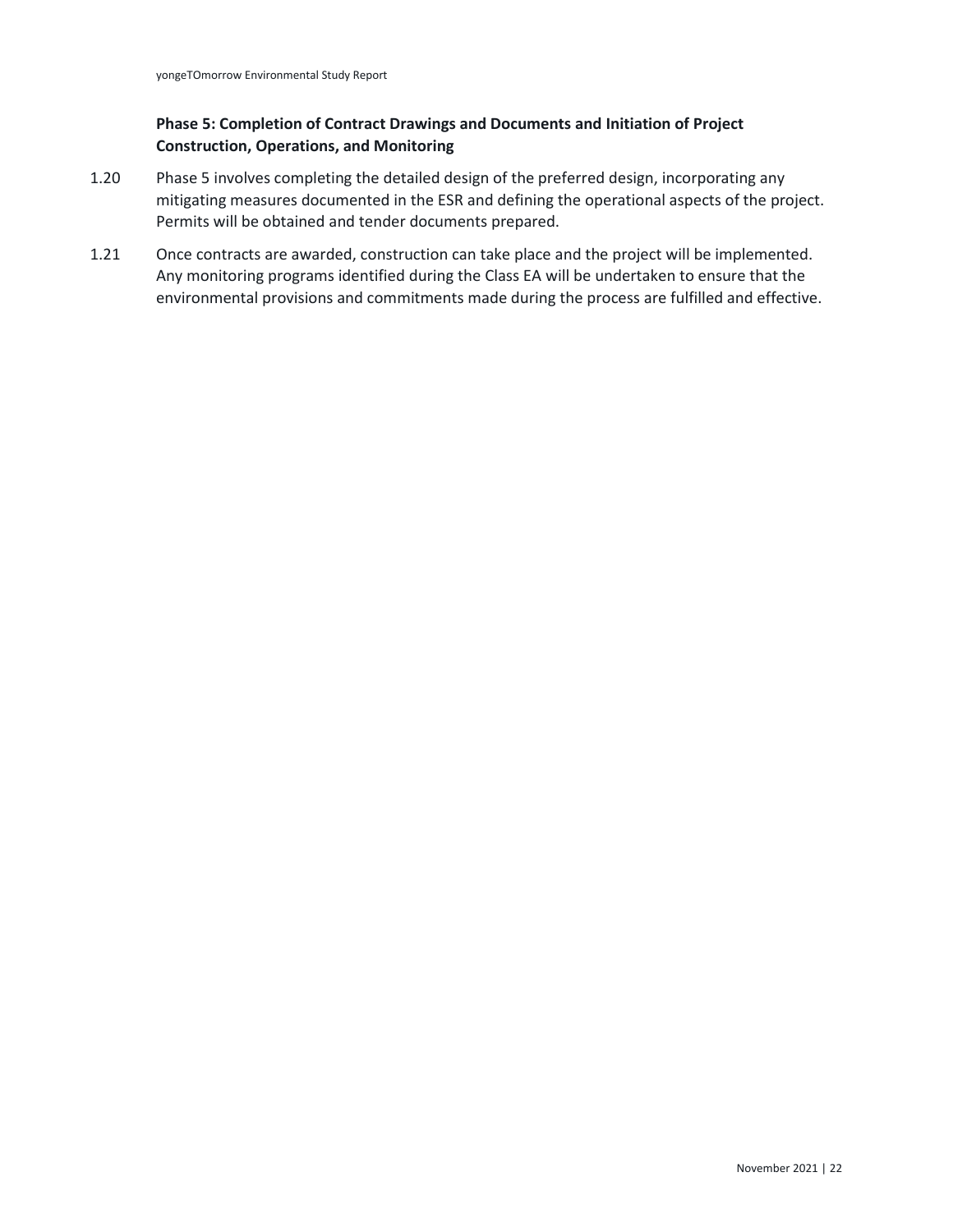<span id="page-5-0"></span>

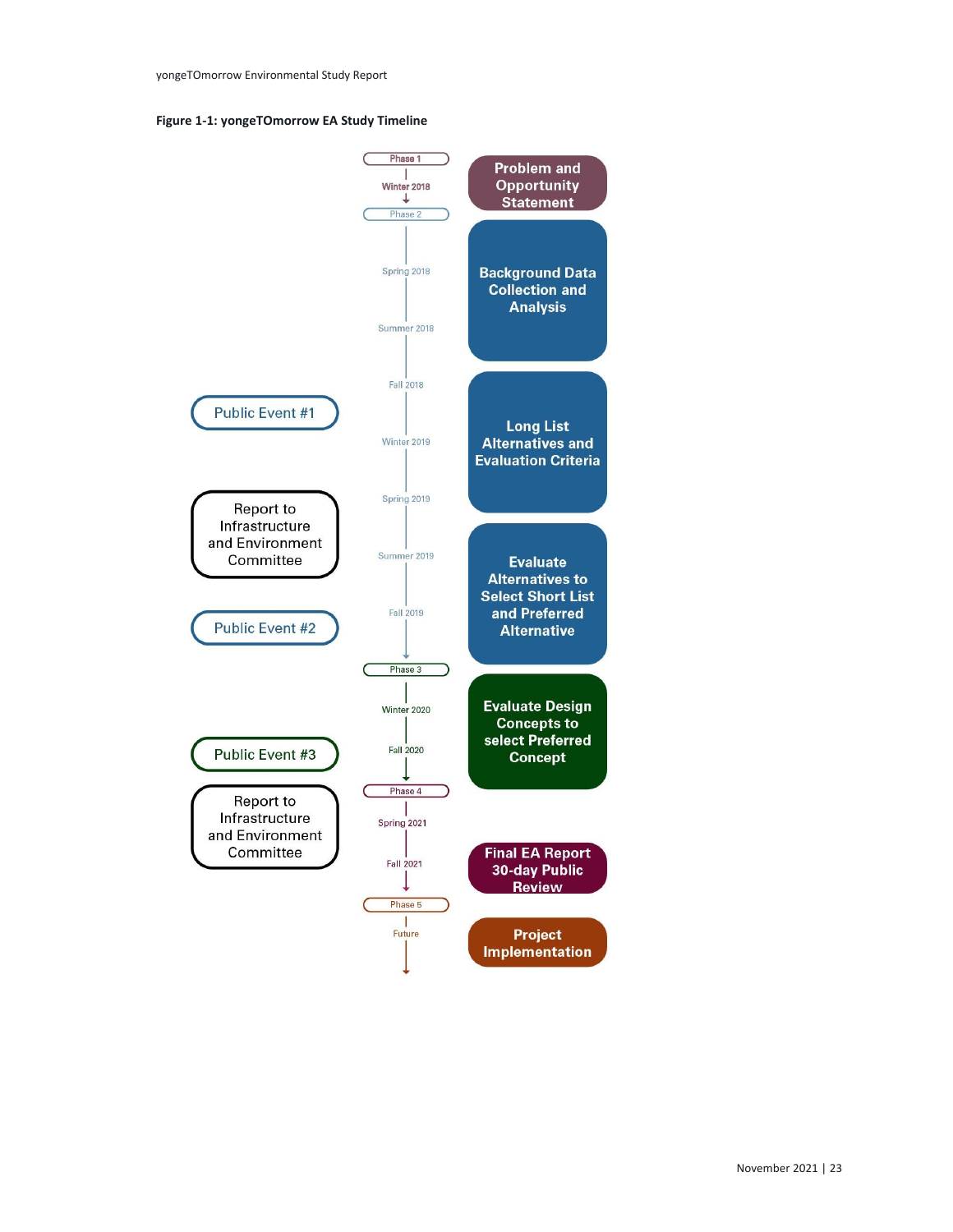# **Municipal Class Environmental Assessment Schedules**

- 1.22 Since projects undertaken by municipalities vary in their potential environmental effects, the Municipal Class EA classifies the projects into four schedules according to their potential environmental significance.
- 1.23 The City of Toronto has undertaken a Schedule "C" Municipal Class Environmental Assessment (MCEA) to evaluate potential improvements to the Yonge Street public right-of-way between Queen Street and College / Carlton Street. The Schedule "C" Class EA process is required to complete all four phases of the Municipal Class EA that includes public and review agency consultation, an evaluation of Alternative Solutions, an evaluation of Alternative Design Concepts, an assessment of the effects on the environment, and identification of reasonable measures to mitigate any adverse effects, as outlined above.

# **Canadian Environmental Assessment Act (CEAA)**

- 1.24 The Canadian Environment Assessment Act (CEAA), 20124 set out responsibilities and procedures for the environmental assessment of projects involving the federal government. CEAA applied to the federal government when they are taking an action in support of a project including where the federal government:
	- is the proponent
	- makes or authorizes payment or any other form of financial assistance to the proponent
	- leases, sells, or otherwise disposes of lands
	- issues a permit, license or other form of approval identified in the federal Law List Regulations
- 1.25 The CEAA was repealed on August 28, 2019 and replaced with the Impact Assessment Act, 2019. The EA Study was initiated prior to the repeal of the Canadian Environmental Assessment Act on August 28, 2019; however, the project did not trigger a CEAA and as a result, no CEAA assessment was required for this study.

# **City of Toronto Council and Executive Committee**

- 1.26 The EA Study has been undertaken in line with the City of Toronto's procedures for developing, evaluating and approving capital investment projects including consideration and decision through formal processes through the City's Infrastructure & Environment Committee reporting to Council, as well as Toronto City Council.
- 1.27 Toronto City Council is the main governing and legislative body of the City of Toronto. Council is composed of the Mayor and 25 Councillors. Toronto City Council has direct responsibility for the City's services. Council also indirectly oversees other major services (such as police, transit, public health, libraries, public housing) through the appointment of Council members to the boards of directors of the City Council's agencies and corporations.

<sup>4</sup> Government of Canada (March 2020), Canadian Environmental Assessment Act 2012; **[https://laws](https://laws-lois.justice.gc.ca/PDF/C-15.21.pdf)[lois.justice.gc.ca/PDF/C-15.21.pdf](https://laws-lois.justice.gc.ca/PDF/C-15.21.pdf)**, accessed 16 April 2020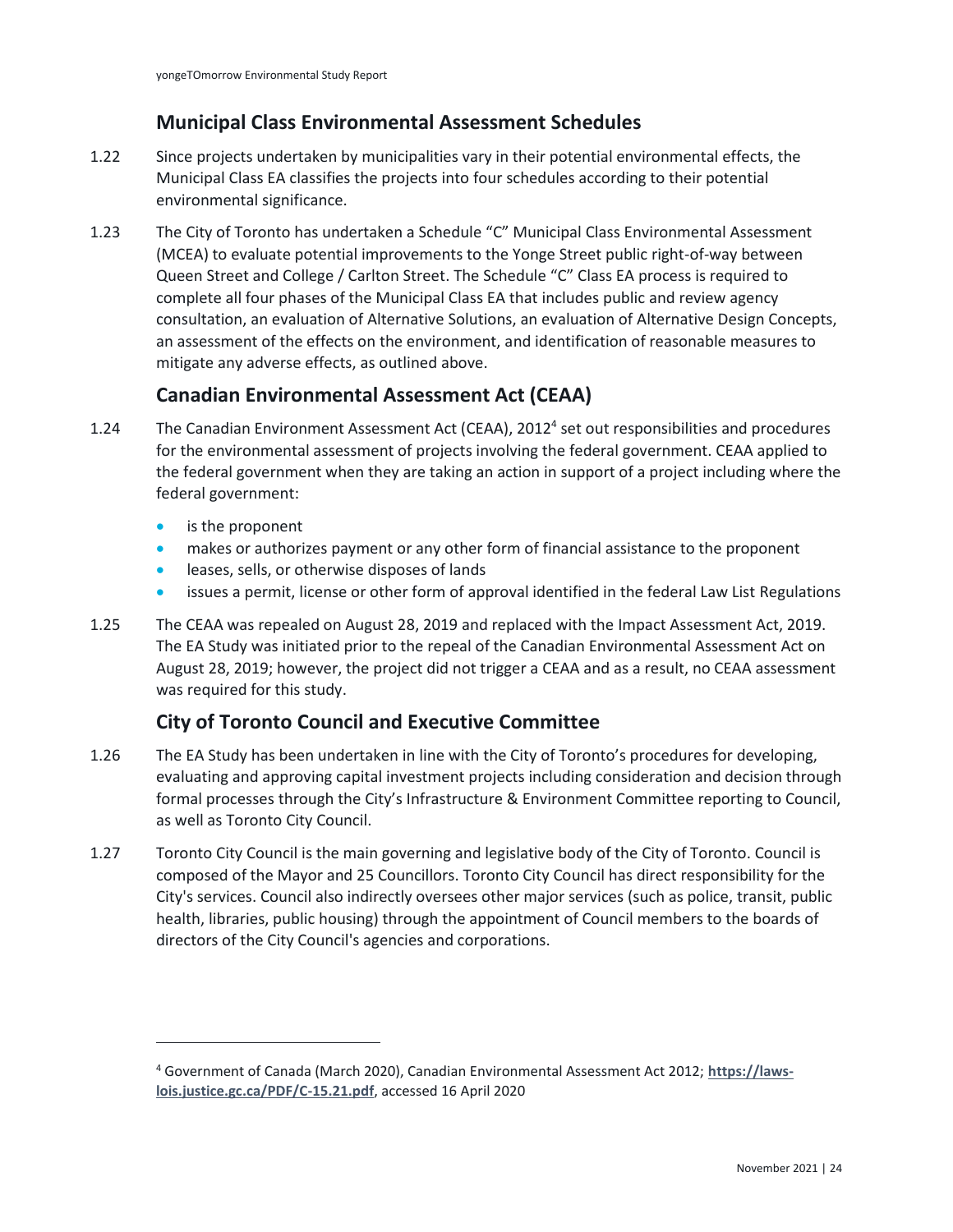- 1.28 The Infrastructure and Environment Committee's mandate is to monitor and make recommendations to City Council on Toronto's infrastructure needs and services, parks and forestry, and the sustainable use of Toronto's environment.
- 1.29 The EA Study was considered formally by Council at the following decision points:
	- Consideration of the yongeTOmorrow project at the City of Toronto's Infrastructure and Environment Committee reporting to Council on 17 October 2019
	- City of Toronto's Infrastructure and Environment Committee reporting to Council on 11 • Consideration and recommendations to City Council on the yongeTOmorrow project at the January 2021
	- • Consideration and decision on the yongeTOmorrow project at Toronto City Council on 3 February 2021
- 1.30 At the 3 February 2021 Toronto City Council meeting, Council endorsed the Recommended Design Manager, Transportation Services, City of Toronto to publish a Notice of Completion and file the yong Communisman Study Report<br>The Infrastructure and Environment Committee's mandate is to monitor and make<br>The Commendations to City Council on Toronto's infrastructure needs and services, parks at<br>Forestry, and the susta Concept of the yongeTOmorrow MCEA, therein becoming the Preferred Design Concept as described in Chapters 8 and 9 of this report. In addition, City Council authorized the General ESR for the EA Study on the public record for a minimum of 30 days in accordance with the requirements of the MCEA.

## **Project Study Area**

#### **Study Area**

- 1.31 The EA Study Area (Study Area) covers the geographic limit of design work for the Study and is bound by University Avenue to the west, Jarvis Street to the east, Roxborough Avenue to the north and King Street to the south. This Study Area correlates with the geographic limits of data collection and public consultation for the project.
- College / Carlton Street to Davenport Road. This extended Study Area is bound to the east and has taken place for the whole Study Area to expedite delivery of the future Phase 2 EA Study. 1.32 The Study Area extends north to Roxborough Street in anticipation of a future EA study (Extended Focus Area / Phase 2 EA, outlined in Figure 1-2) that will focus on the design of Yonge Street from west by the same streets as Phase 1, however, this section is bound to the south by College / Carlton Street and the north just beyond Scollard Street. For the existing EA Study, data collection

#### **Focus Areas**

 *Parks and Open Space Areas* and *Institutional* land use designations. The City of Toronto's Official 1.33 The Focus Area for the EA Study, outlined in Figure 1-2 as the Phase 1 Focus Area, is bounded by Bay Street to the west, Church Street to the east, College / Carlton Street to the north and Queen Street to the south. The majority of the Focus Area is designated *Mixed Use Areas*, with some Plan recognizes downtown Yonge Street as a prominent area in the City, an important retail street and a major shopping focus within the Greater Toronto Area. These existing conditions of the Focus Area are described in further detail in Chapter 4 of this report. The Extended Focus Area to Davenport Road will be the subject of the future Phase 2 EA Study.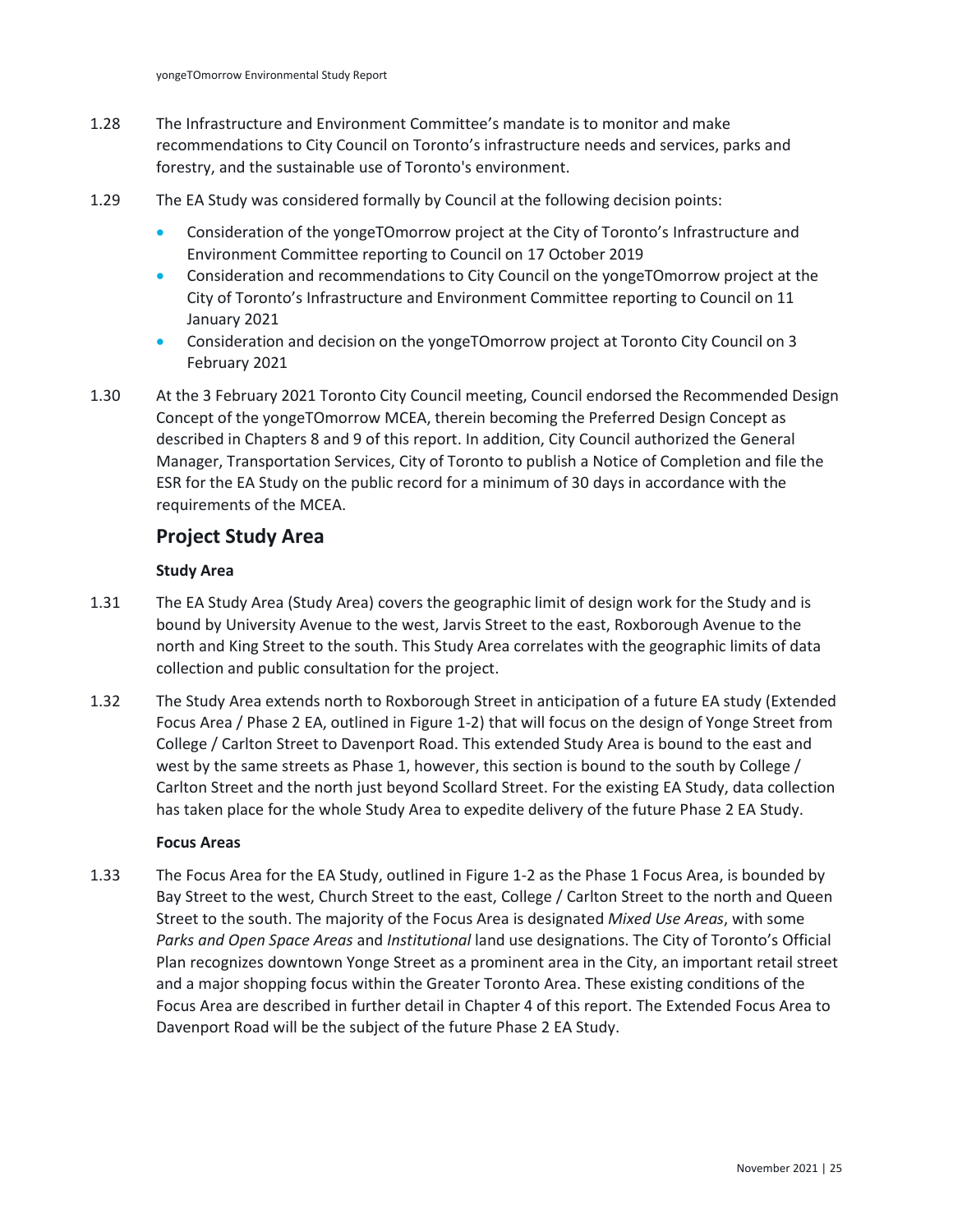

#### **Figure 1-2: YongeTOmorrow EA Study Area and Phase 1 / Phase 2 EA Focus Area Boundaries**

1.34 For the purposes of where Dundas Street and Yonge-Dundas Square are referenced in the yongeTOmorrow Environmental Study Report, it is important to acknowledge that on July 14,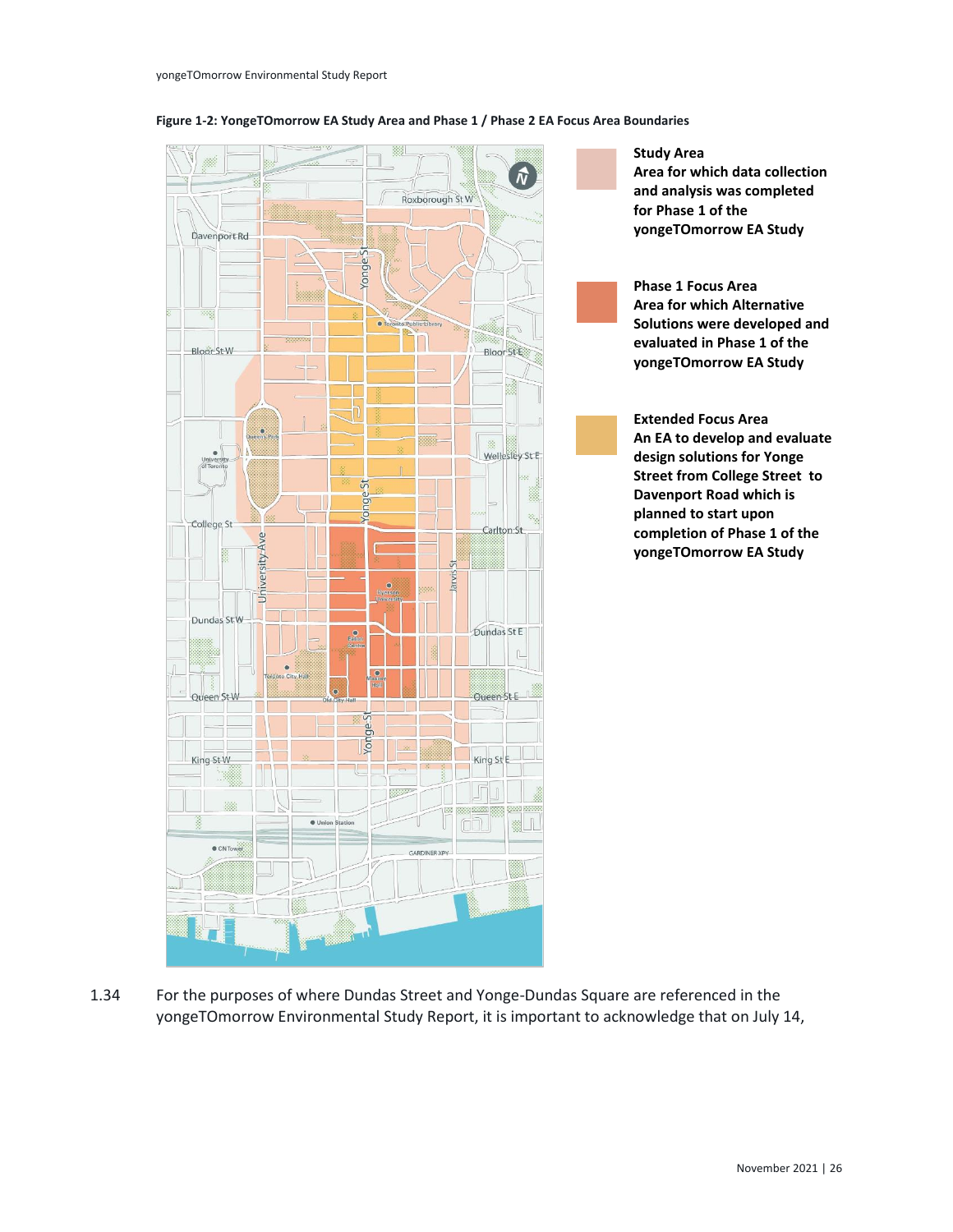2021 City Council approved that staff move forward with the City's Recognition Review<sup>5</sup> and the renaming of Dundas Street and other City properties bearing the Dundas name, including Yonge-Dundas Square. This furthers the City's commitment to confronting anti-Black racism, advancing truth, reconciliation and justice, and building a more inclusive and equitable Toronto.

# **Adjacent and Related Studies**

- overall development of the Yonge Street corridor within the City of Toronto. 1.35 There are two other Environmental Assessments within the City of Toronto that have been conducted and which are relevant to this EA Study, with the common theme being Environmental Assessments to transform portions of Yonge Street north and south of the yongeTOmorrow EA Study Area. Neither of these Environmental Assessment Study Areas overlap with the yongeTOmorrow EA Study Area or Focus Area but are presented in this report as they relate to the
- 1.36 The *Lower Yonge Precinct Municipal Class Environmental Assessment* began in 2016 and evaluated options to transform lands at the heart of Toronto's transforming waterfront area within a 12 hectare Study Area including Harbour Street, from York Street to Yonge Street; Yonge Street, from Lake Shore Boulevard to Front Street; and, Church Street, from its southerly terminus to Lake Shore Boulevard East. The Study Area is approximately 0.6km south of the southern border of the yongeTOmorrow Focus Area. The recommended final design for the Study Area included facilitating the reconnection of the City to its waterfront, create a more fine-grained road network, improvements to pedestrian and cycling conditions, and changes to the vehicular circulation through the precinct that will better balance regional and local traffic demands. The EA was approved in 2017.
- 1.37 The *REimagining Yonge Street Environmental Assessment* evaluates opportunities to improve the streetscape and public realm for all users (pedestrians, cyclists, transit, and vehicles) along Yonge Street from Sheppard Avenue to the Finch Hydro Corridor, roughly 15km north of the yongeTOmorrow Focus Area. The recommended final design for the reconstruction of Yonge Street within the Reimagining Yonge Street EA Focus Area includes a cross-section reduction from six to four lanes, wider sidewalks and boulevards, new and enhanced pedestrian crossings and traffic signals and turn restrictions at some intersections. It also features a centre landscaped median protected bicycle lanes (cycle tracks), on-street lay-bys for parking, loading and deliveries, where right-of-way width permits, the removal of both northbound and southbound left-turn lanes at the intersection of Yonge Street and Sheppard Avenue and modifications in the section of Finch Avenue and Hendon Avenue/Bishop Avenue to improve TTC bus travel. This EA was presented to the Infrastructure & Environment Committee for consideration in December 2020 and subsequently adopted by Toronto City Council.

# **Study Commencement and Completion**

#### **Notice of Study Commencement**

 Commencement for the EA Study was issued on April 15, 2019. The Notice of Commencement 1.38 In accordance with the guidelines for a Schedule "C" Municipal Class EA, a Notice of

<sup>5</sup> City of Toronto **[Recognition Review](https://www.toronto.ca/community-people/get-involved/community/recognition-review/)**, 14 July 2021